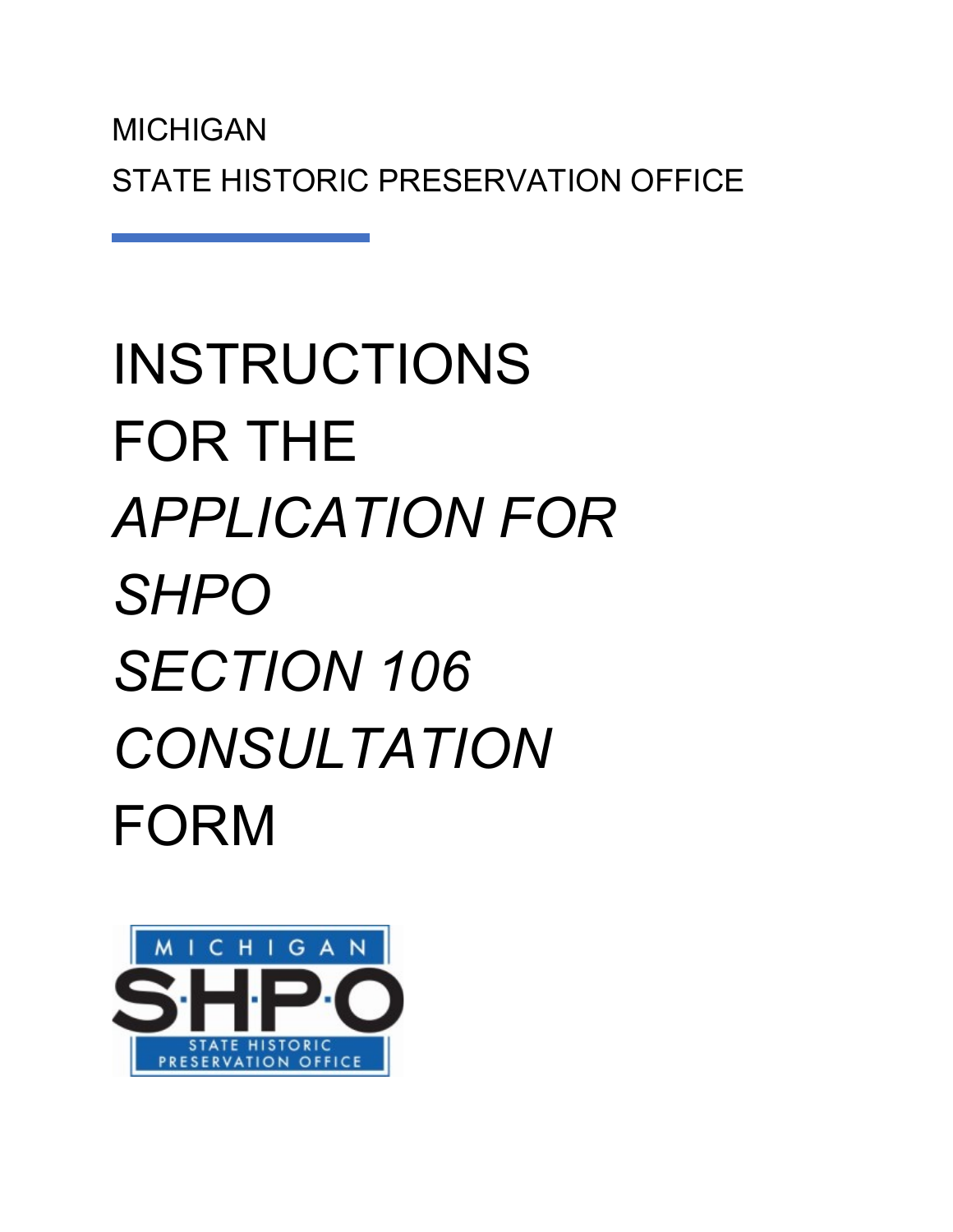# **If your project utilizes federal funds or requires a federal license or permit, it will likely require Section 106 consultation to determine if it has the potential to affect historic resources.**

**Section 106 of the National Historic Preservation Act (NHPA) of 1966,** requires all federal agencies to take into account the effects of their undertakings on historic properties and to consult with the State Historic Preservation Officer (SHPO) regarding the undertaking. An undertaking is any action by or on behalf of a federal agency that has the potential to affect historic properties and includes funding, permits, licenses, or other approvals. Although the federal agency is responsible for initiating and completing the Section 106 review process, under certain circumstances, state or local governmental bodies may act as the responsible agency or delegated authority. Consultants can be used to conduct associated cultural resource investigations and provide the agency with the required information; however, they are not recognized as federally delegated authorities.

Federal agencies are required to identify historic properties that may be affected and to avoid, minimize, or mitigate any adverse effects. Section 106 regulations are codified in 36 CFR 800 and are available from the Advisory Council on Historic Preservation website at [http://www.achp.gov/regs-rev04.pdf.](http://www.achp.gov/regs-rev04.pdf)

If you have a question regarding whether your project has federal involvement, please contact the agency requesting consultation.

## **To Learn More About the Section 106 Process...**

More information can be found on the Michigan State Historic Preservation Office's website: [www.michigan.gov/shposection106.](http://www.michigan.gov/shposection106)

Additionally, the Advisory Council on Historic Preservation (ACHP) is an independent federal agency that promotes the preservation, enhancement, and productive use of our nation's historic resources and advises the President and Congress on national historic preservation policy. The ACHP's Federal Agency Programs administer the National Preservation Act's Section 106 review process and provide guidance on the process: [http://www.achp.gov/work106.html.](http://www.achp.gov/work106.html)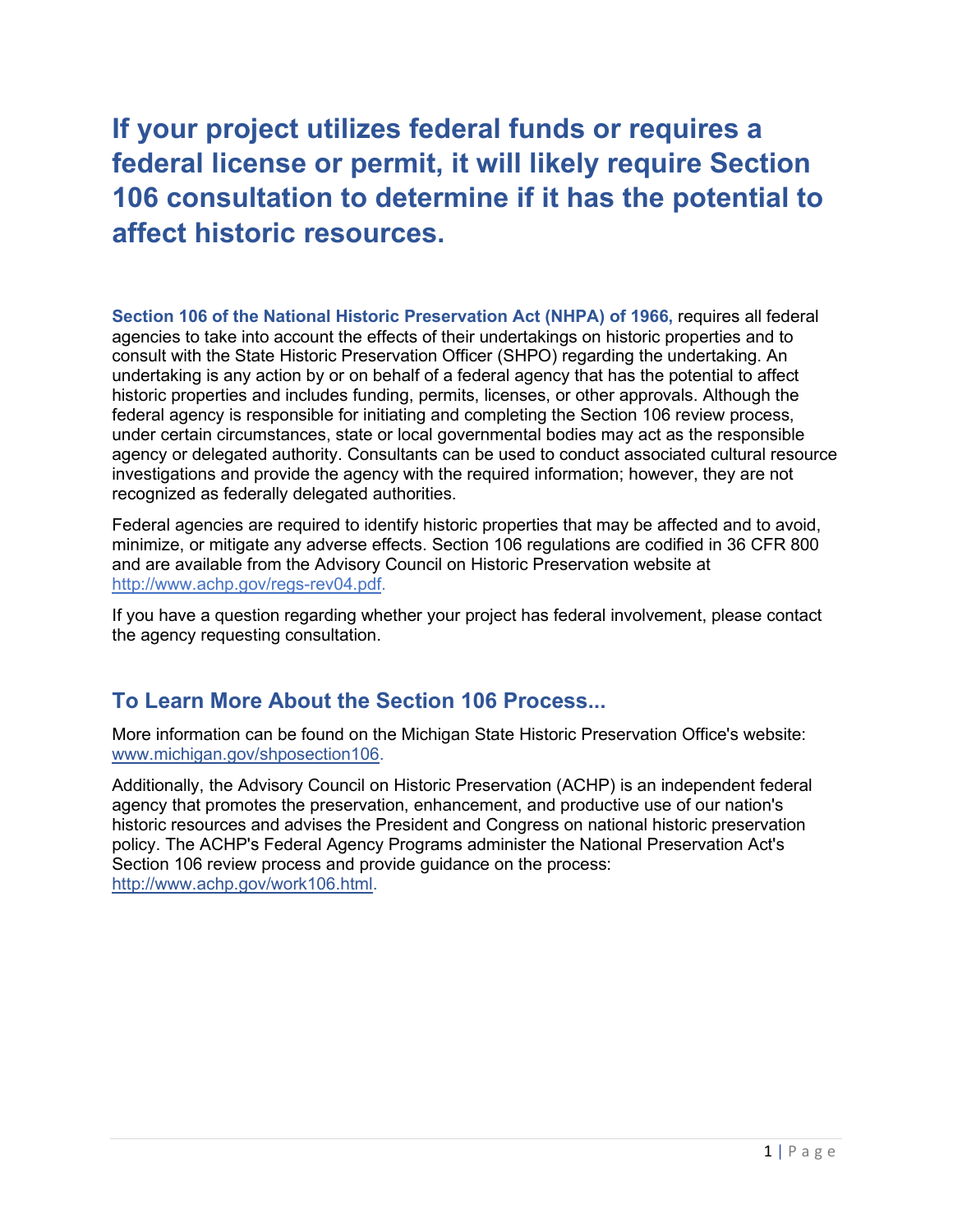# **BEFORE YOU GET STARTED**

Submission of a completed *Application for Section 106 Consultation* form with adequate information and attachments constitutes a request pursuant to Section 106 of the National Historic Preservation Act of 1966 (as amended). Submit one application for each project for which a review is requested.

- **The application form is required**. Compliance reports and other documentation submitted for review without an application form will not be reviewed.
- **Answer every question thoroughly**. Sufficient information must be provided to allow SHPO to make an informed decision about a project's potential to affect historic properties. If sufficient information is not provided, review will be delayed until the SHPO receives the required information.
- **Applications and supporting documentation must be complete for review to begin**. The SHPO cannot concur with projects submitted with incomplete or missing information. Supplemental materials submitted for review will not be returned. Review of the project will begin only after all missing information has been received.
- **Section 106 regulations allow for a 30-day response time by the SHPO from the date of receipt of complete information.** To avoid unnecessary delays for your project, provide all information requested and provide any supporting documentation as appropriate. The 30 day clock stops when the SHPO asks for missing information and resets when that information is received.
- **Include mailing addresses for each party requiring a copy of our response.** SHPO must have mailing addresses for the applicable federal and/or state agencies to provide copies of the response letters. Failure to provide complete, accurate addresses may delay the response to your submission.
- **Materials not submitted by federal agencies must be accompanied by documentation from the federal agency allowing the submitting entity to consult with the SHPO as the federal agency's delegate.** Consultation under Section 106 of the National Historic Preservation Act of 1966, as amended, is between the federal agency and the SHPO. If the federal agency itself does not submit the material, the SHPO will need documentation from the federal agency allowing the SHPO to consult with another party on the federal agency's behalf. The federal agency remains responsible for all determinations of eligibility and effect.
- **The form is a fillable Word document.** The check boxes are clickable. To enter text into the form, click on the appropriate area with blue text. As you type, the boxes will expand. The font is set differently in those text boxes to allow the SHPO reviewer to more easily distinguish the questions from the responses, allowing for a more efficient review. If you have text that is too long to fit in the form, or will be cumbersome to insert – such as a table or graphics – indicate in the text box that the information will be provided as an attachment and note the attachment on the Attachment Checklist at the end of the form.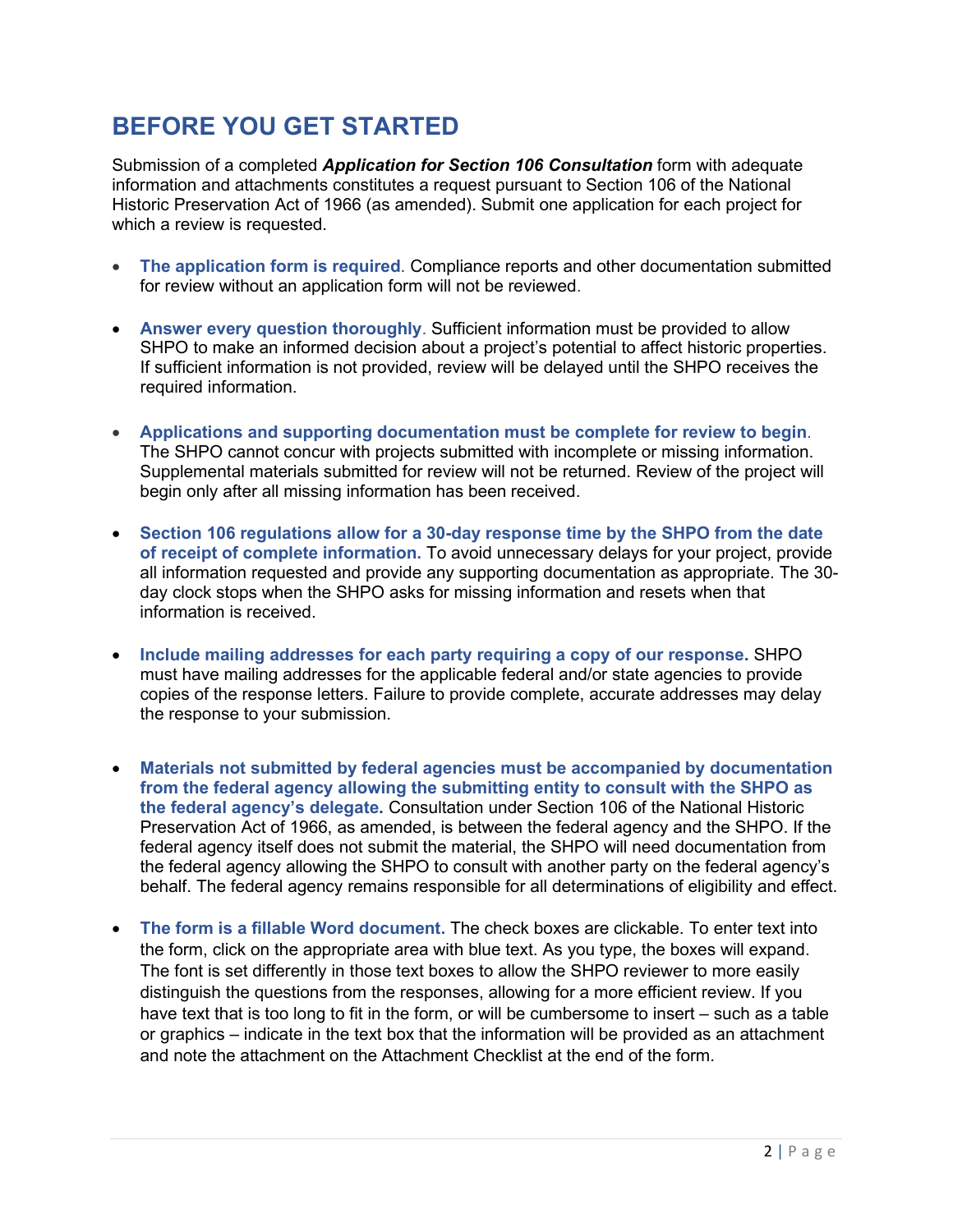## **PREPARING THE APPLICATION FOR SHPO SECTION 106 CONSULTATION**

## **I. GENERAL INFORMATION**

The Application for SHPO Section 106 Consultation requests applicants to indicate whether this project is a new submittal or more information on an existing project. Also indicate whether a project is submitted under a programmatic agreement or other agency agreements, including the name and date of that agreement.

#### **a. PROJECT NAME**

The project name should be something that briefly, but clearly, provides a summary of the project.

#### **Examples:**

- Michigan Avenue Reconstruction between State Street and Main Street Project
- Johnson Health Center New Construction Project; ABC Industrial Park New **Construction**
- Old Town Infrastructure Project.

#### **b. PROJECT MUNICIPALITY**

The municipality is the city, village, or township where the project is located. The municipal unit is not necessarily the mailing address. For example, if a mailing address lists Lansing as the city, yet the project is outside the city limits, then the township is the municipal unit.

#### **c. PROJECT ADDRESS**

If you do not have a single address for the project (for example, streetscapes, utility improvements, new industrial parks, etc.), list the streets where the project will be located or provide clear verbal boundaries for the project location.

#### **Examples:**

- Streetscapes, utility improvements, street repaving/reconstruction, etc.: Michigan Ave between 1<sup>st</sup> and 10 Streets. Union St and Townsend Ave between Main St and Liberty Rd.
- Rural projects without addresses and or extremely large project: 14 blocks roughly bounded by Dunkley to the north, Edwards to the east, Paterson to the south, and Church to the west.

#### **d. COUNTY**

Be sure to provide **all** counties included in the project footprint.

### **II. FEDERAL AGENCY INVOLVEMENT AND RESPONSE CONTACT INFORMATION**

This section will provide the SHPO with the names of all agencies that should receive a copy of our response, as well as the contacts to whom the copies should be directed and mailing addresses. We cannot guarantee a copy will go to anyone for whom we are lacking a correct and complete mailing address.

Consultation under Section 106 of the National Historic Preservation Act of 1966, as amended, is between the SHPO and the federal agency. With the exception of HUD Part 58 funded projects, the SHPO's response must be addressed to the federal agency.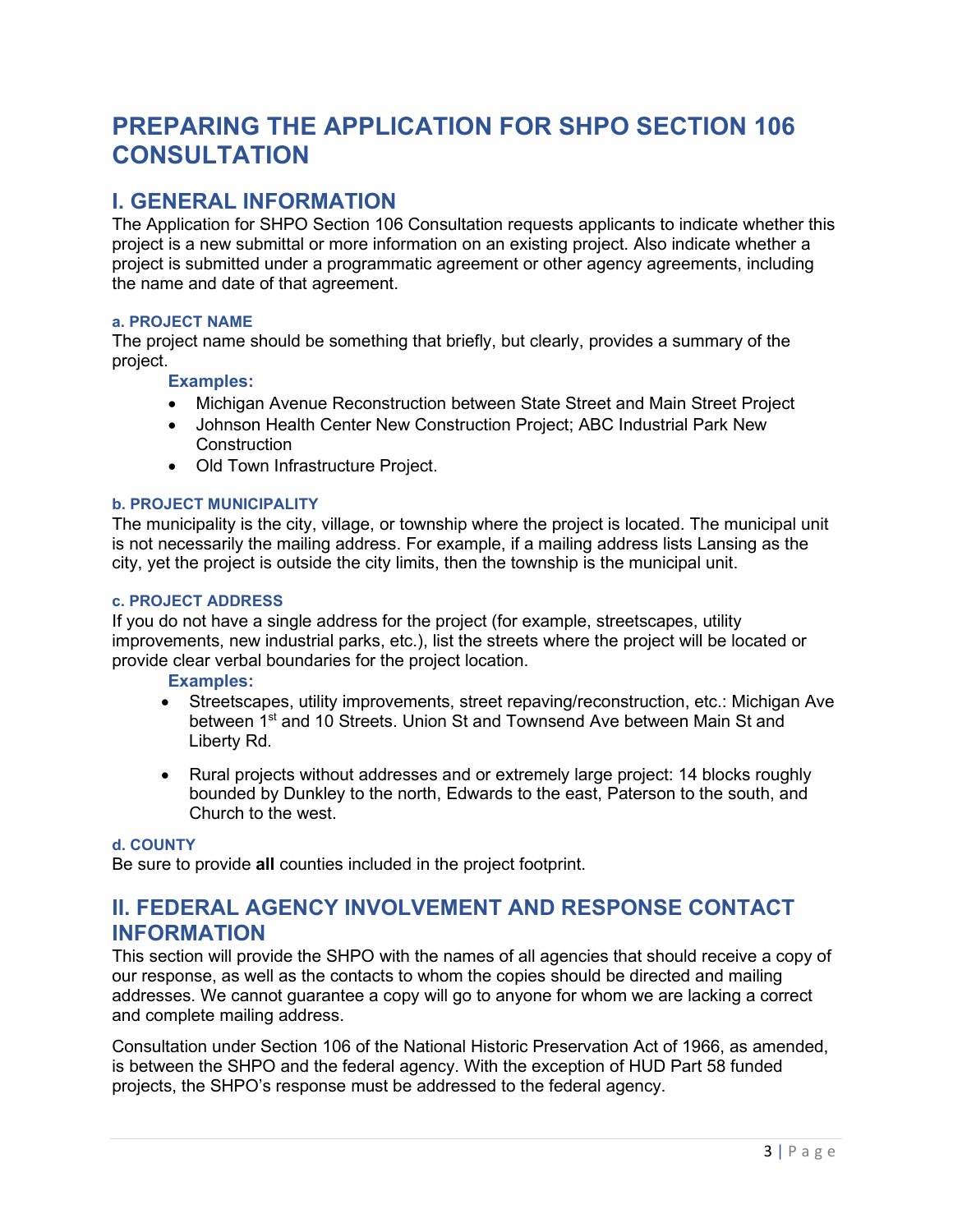#### **a. FEDERAL AGENCY**

Every Section 106 project has a federal funding, licensing, or permitting agency. Projects neither receiving federal assistance nor requiring either a federal permit or license are not subject to Section 106 review. If you do not know your federal agency, contact the party requiring you to apply for Section 106 review for this information. The SHPO is required to consult with the federal agency or their federally delegated representative. In order to respond to a request for consultation, the SHPO must have a mailing address for the federal agency as well as a person to whom the letter must be addressed.

Identify the federal agency involved. If there is more than one federal agency involved in the project, list contact information for each federal agency. This can be accomplished on the application by copying and pasting this section, if necessary.

**ii.-iii.** Provide the name and address for the project's contact at the federal agency. SHPO must respond, in most cases, directly to the federal agency. As such, we must have a contact name and mailing address to provide a response.

**iv.** Provide a valid email address for the federal agency contact.

**v.** Indicate what type of federal involvement – federal funding, license/permit, or other. Provide the name of the specific source of federal funding, license, or permit.

#### **b. HUD-FUNDED PROJECTS**

Identify HUD's designated Responsible Entity (RE). The SHPO must address their response to the RE if Part 58 funds are used. If Part 50 funds are used, the SHPO must address their response to HUD. You must include a mailing address, email address, and a contact name, as well as the name of the entity. This contact is often a local unit of government. Consultants, grant managers, contractors, non-profit entities, and building owners cannot be responsible entities. *Failure to include this information for HUD-funded projects will delay review of your project.* Provide the HUD program name, for example CDBG, HOME, etc., in section II.a.iv., above, as they type of federal involvement with the project.

#### **c. STATE AGENCY**

If the federal funding is being passed through a state agency, identify the agency and provide the name(s) of the contact person(s) and contact information for the state agency. If there is no state agency involved in your project, simply leave this section blank.

#### **d. APPLICANT**

The applicant is the party applying for federal agency assistance, not a consultant. The applicant can be a private party applying for a federal license, or it could be a local unit of government applying for federal assistance. If applicable, complete this section by providing contact information for the party receiving federal assistance. If the federal agency is the applicant, simply leave this section blank.

Applications can be submitted by those with delegated authority from a federal agency. An applicant will need to either obtain a letter from the federal agency formally delegating authority to consult with the Michigan SHPO or the application will need to come directly from the federal agency.

#### **e. CONSULTANTS**

If a consultant prepared the information for Section 106 review, please provide the consultant's information. If a consultant was not involved in the preparation of this information, simply leave this section blank.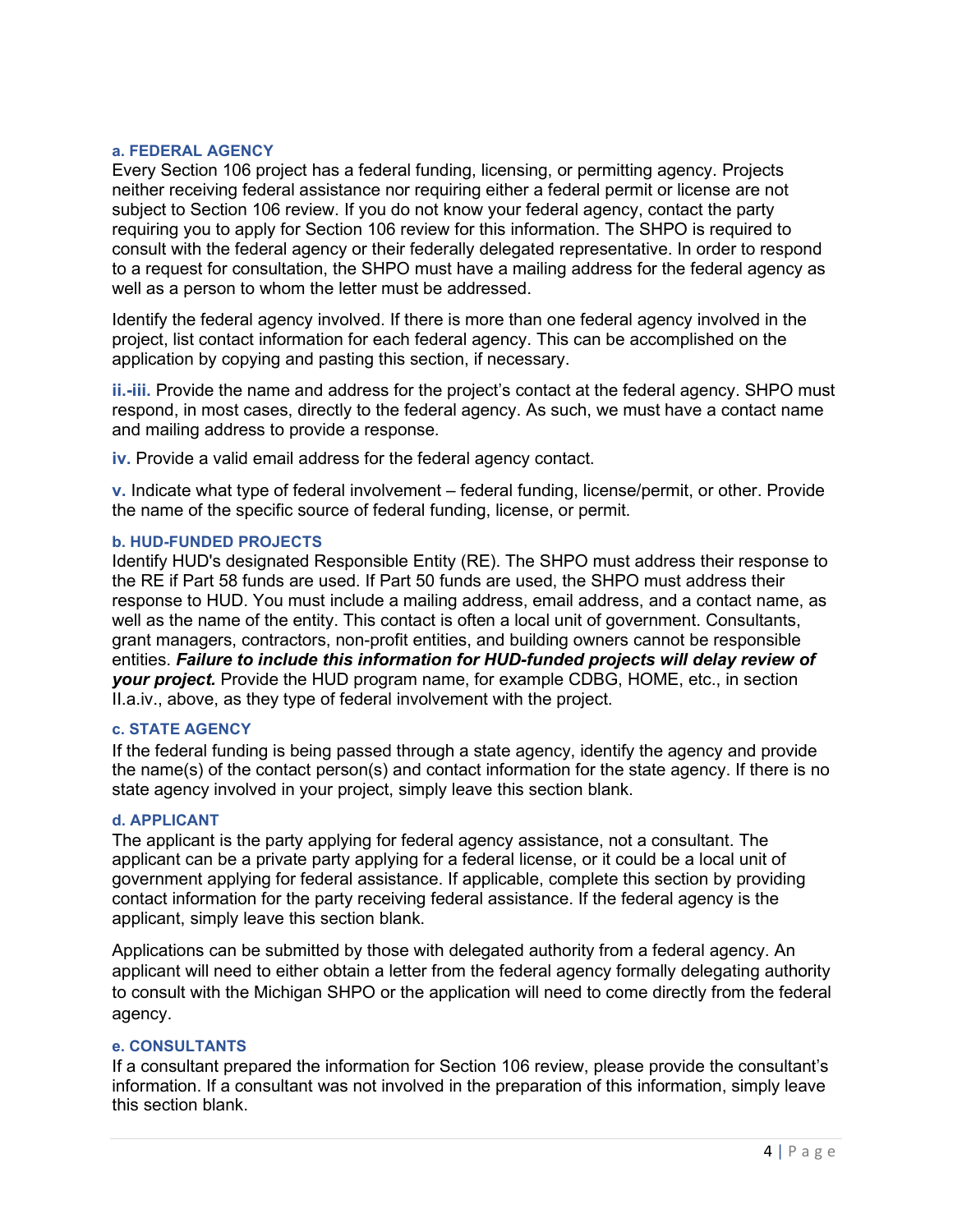#### **Applications submitted after July 1, 2020, must include identification efforts as outlined under 36 CFR 800.4 completed by individuals meeting the applicable federal**

**qualification(s).** Consultants who meet the federal qualifications established in 36 CFR Part 61 and are not currently included on the *Archaeologist/Historian/Architectural Historian Consultant List* should verify whether the SHPO has their qualifications on file prior to submitting their application. If qualifications are not on file, please complete the applicable Archaeologist/Historian/Architectural Historian Consultant List Update Form found on the SHPO website at [https://www.miplace.org/historic-preservation/research-resources/consultant](https://www.miplace.org/historic-preservation/research-resources/consultant-resources/)[resources/](https://www.miplace.org/historic-preservation/research-resources/consultant-resources/) and include the form with your Section 106 application packet.

**NOTE**: Mailing address *must* be included in order to provide a copy of the SHPO's response letter. Due to the volume of projects we review, the SHPO cannot ensure a copy will go to anyone lacking current mailing address in the application form.

## **III. PROJECT INFORMATION**

#### **a. PROJECT LOCATION AND AREA OF POTENTIAL EFFECTS (APE)**

#### **i. MAPS**

All projects must provide a minimum of one map to identify the project location. In many cases, more than one map may be necessary to adequately convey both the project footprint and the Area of Potential Effects (APE). Maps need to allow a reviewer who is not familiar with either your project or its location to clearly understand the exact location where the project will take place as well as the extent of the APE. Maps must have your project footprint/direct effects as well as the extent of indirect effects APE clearly marked and labeled. Street names at the cross streets nearest your project must be visible. If necessary for clarity, separate maps may be submitted for project location and APE, but these must be clearly labeled.

Maps must include a scale, a north arrow, the city(ies)/township(s) and county(ies) contained on the map, and any streets or geographic features that are labeled must be legible.

Projects that have a ground-disturbing component **must** also include a 7.5' USGS topographic quadrangle map graphic marked with the project footprint and APE. These maps can be downloaded for free at the USGS Topo View website [\(https://ngmdb.usgs.gov/topoview/\)](https://ngmdb.usgs.gov/topoview/). This map should be appropriately cropped and zoomed to clearly show the relevant area(s) and project information. Label this graphic with the official USGS map name. See Section IV Archaeology.

Photographs (see below) must also be marked on a map, with the number of the photograph, and an arrow indicating the direction the camera was facing when the photo was taken.

Aerial images may be included as supplemental documents but will not be accepted in place of the maps required above. Hand-drawn maps are not acceptable, unless they are to scale and used to supplement other maps, An example of an acceptable hand-drawn map would be a site map indicating the location of buildings on a rural property Hand-drawn maps cannot be substituted for required maps.

#### **ii. SITE PHOTOGRAPHS**

Photographs must provide clear views (i.e., subject of the photograph should not be obscured by shadows, trees, cars, or any other type of obstruction) of the site of the project and the Area of Potential Effects. If the project covers a large area, provide several views. Aerial photographs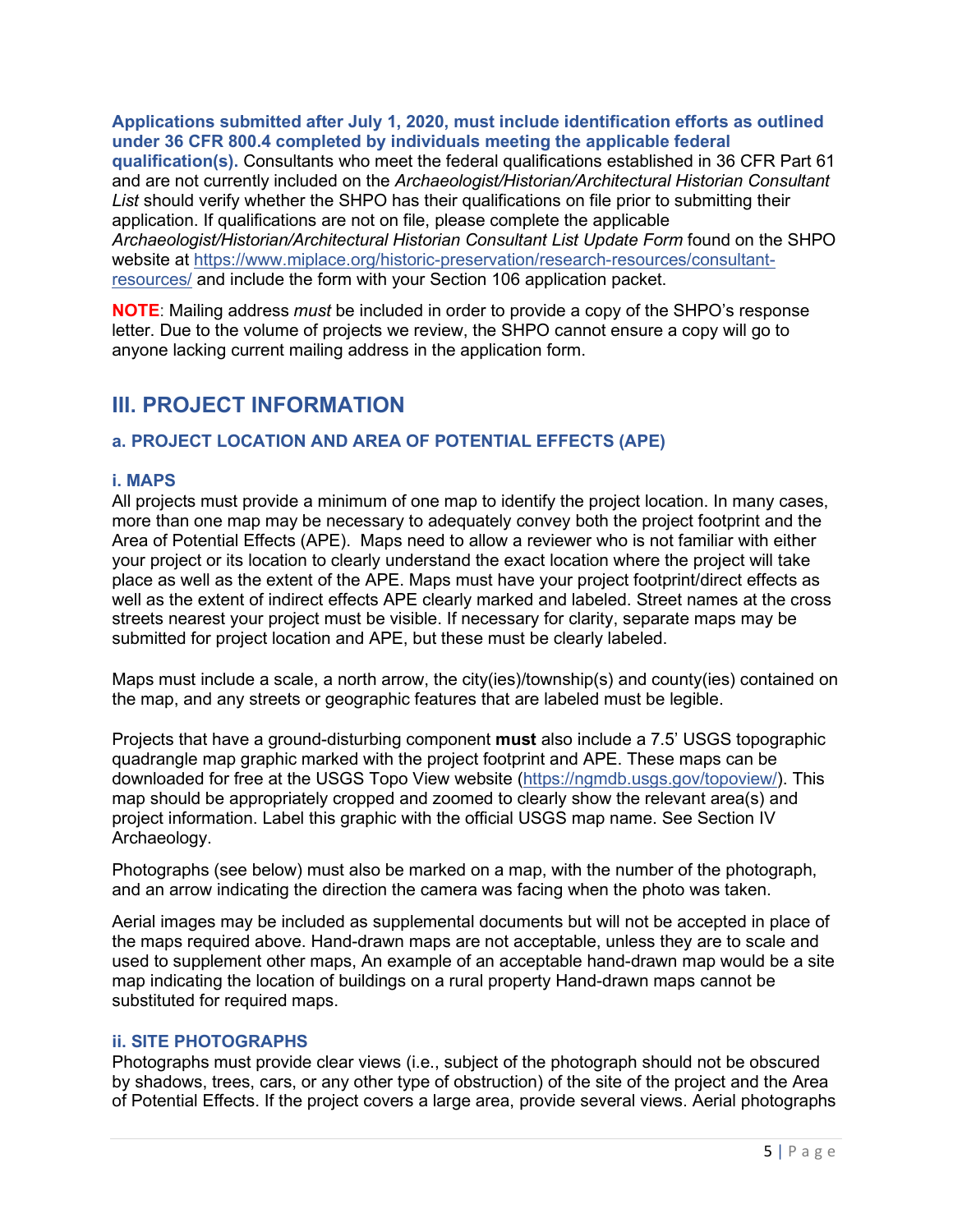are not a substitute for ground-level photographs, although they may be submitted as supplemental to those photographs. Key all photographs to your localized map.

Historic photographs of your APE may be required in certain instances. If your project involves the rehabilitation of a historic property, especially a commercial property, historic photographs should be submitted. Submissions for streetscape projects should also include historic photographs, especially those that show historic lights and street furniture.

Photographs may be color or black and white and may be pronged on regular paper. It is not necessary to use photographic paper when printing digital photos. The printed photos must have a high dpi and clear resolution and should be printed at an appropriate scale to see the content of the photo. Photographs may be printed no more than two per page. Submitting grainy, dark, washed out, or blurry photographs will delay review of your project until the SHPO receives clear photographs. Faxed or photocopied photographs are not acceptable.

#### **iii. and iv. AREA OF POTENTIAL EFFECTS (APE)**

The APE is defined as the geographic area or areas within which an undertaking may directly or indirectly cause changes in the character or use of historic properties. It is critically important to note that the APE is not simply the project's physical boundaries or right-of-way. In defining the APE, you must consider not only the potential for physical effects but also the potential for visual, auditory, vibratory, and sociocultural (i.e. land use, traffic patterns, public access) effects.

As the APE is influenced by the scale and nature of an undertaking, it will be different for different types of projects. For example, the APE for a new bypass will be larger than the APE for a single site development project.

#### **iii. DESCRIBE THE APE**

Provide a brief verbal description of the APE as it exists now, what types of effects are expected to be caused by the project, and what changes may result from those effects. Verbally identify the boundaries of the APE. If the APE for direct impacts differs from the APE for indirect impacts, identify the boundaries of each.

#### **iv. DESCRIBE THE STEPS TAKEN TO DEFINE THE APE BOUNDARIES CHOSEN**

Provide a written narrative describing the steps that were taken to identify the APE and justify the boundaries chosen.

#### **b. PROJECT WORK DESCRIPTION**

Provide a detailed description of all work that will be undertaken as part of the project including both federally funded and non-federally funded activities. Include any information about the scope of the work, building removals, rehabilitation, and landscape alterations such as sidewalk or tree removals.

Plans and specifications or other materials cannot be substituted for this project work description; however, it may be necessary to include them to fully illustrate the scope and nature of the project. If there are historic properties in your APE, the SHPO will require more detailed project information, including project plans and specifications, to fully assess the effects your project may have on those historic properties.

The work description should include all actions that may impact above or below ground components of the project area or its area of potential effect. Include information about the project support work, including but not limited to building removals, rehabilitation, new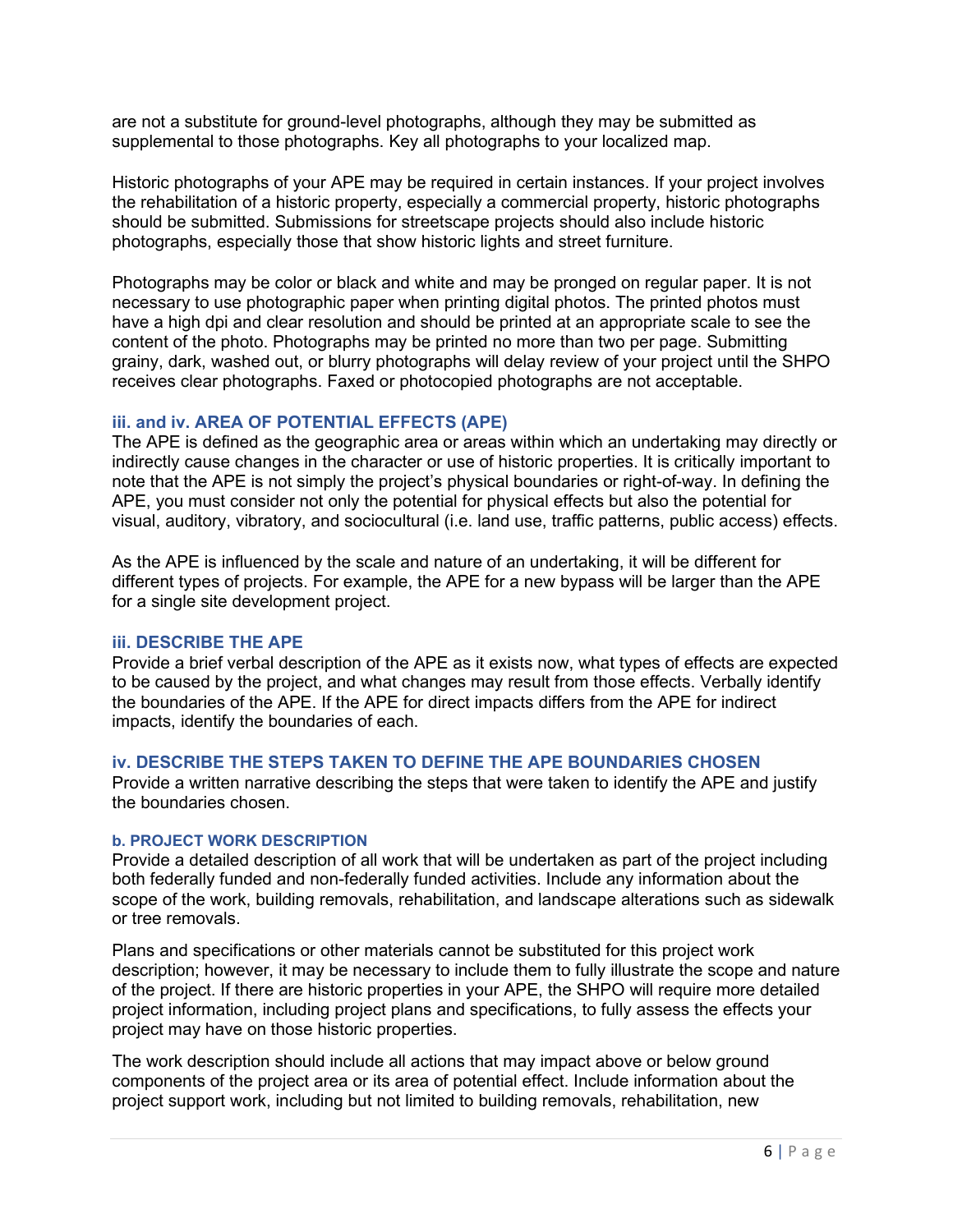construction, relocations, landscape alteration, tree/vegetation removals, excavations, temporary workspaces, access roads, work site parking, work trailer locations, equipment and materials storage areas, staging, street or sidewalk removal, repair replacement, and the like.

The economic benefits of a project which do not impact historic properties, either architectural, cultural, or archaeological, while important to the project itself, may not be relevant to the section 106 review. If the economic benefit is such that it will result in a change of land use, traffic patterns, public access, etc., that is something that could have an indirect impact on historic properties and should be included. If the economic benefits will be limited and not have an impact, either directly or indirectly, on the physical environment, then it is not necessary to discuss those economic benefits.

## **IV. IDENTIFICATION OF HISTORIC PROPERTIES**

Historic properties are defined as any prehistoric or historic district, site, building, structure, object, or landscape listed in, or *eligible* for inclusion in, the National Register of Historic Places. It is *the federal agency's* responsibility to make a reasonable and good faith effort to carry out appropriate identification efforts, which could include background research, consultation, oral history interviews, sample field investigation, and field survey. Failure to identify historic properties may result in the SHPO requesting additional information and could delay the review of your project.

**THE SHPO DOES NOT CONDUCT RESEARCH FOR AGENCIES***.* Merely checking the National Register for listed properties does not fulfill the requirements of Section 106 to identify properties within your APE that are eligible for listing on the National Register.

The regulations state, "Section  $112(a)(1)(A)$  of the act requires each Federal agency responsible for the protection of historic resources, including archaeological resources, to ensure that all actions taken by employees of contractors of the agency shall meet the professional standards under regulations developed by the Secretary." (36 CFR Part 800.2(a)(1))

**SHPO requires that identification and evaluation of historic properties be done by professionals who meet the Secretary of the Interior's Professional Standards in the appropriate field.** For projects involving ground disturbance, agencies must utilize a federally qualified archaeologist; for projects that have the potential to directly or indirectly affect aboveground historic properties, agencies must utilize a federally qualified architectural historian. For agencies that do not have qualified professionals on staff, SHPO maintains lists of consultants meeting the federal qualifications on their website at [https://www.miplace.org/historic](https://www.miplace.org/historic-preservation/research-resources/consultant-resources/)[preservation/research-resources/consultant-resources/](https://www.miplace.org/historic-preservation/research-resources/consultant-resources/)

Individuals who meet the federal qualifications established in 36 CFR Part 61 and are not currently included on the *Archaeologist/Historian/Architectural Historian Consultant List* should verify whether the SHPO has their qualifications on file prior to submitting their application. If qualifications are not on file, complete the applicable *Archaeologist/Historian/Architectural Historian Consultant List Update Form* found on the SHPO website at [https://www.miplace.org/historic-preservation/research-resources/consultant-resources/.](https://www.miplace.org/historic-preservation/research-resources/consultant-resources/) If the qualified professional does not wish to be included on our publicly available lists, indicate this on the form. Inclusion on those lists is not mandatory.

36 CFR Part 800.11(a) requires that any determinations under Section 106 be supported by sufficient documentation to enable any reviewing parties to understand its basis. Include copies of any pertinent resources used to identify historic properties. These could include excerpts from survey reports, copies of Sanborn maps, copies of information found in county histories, etc.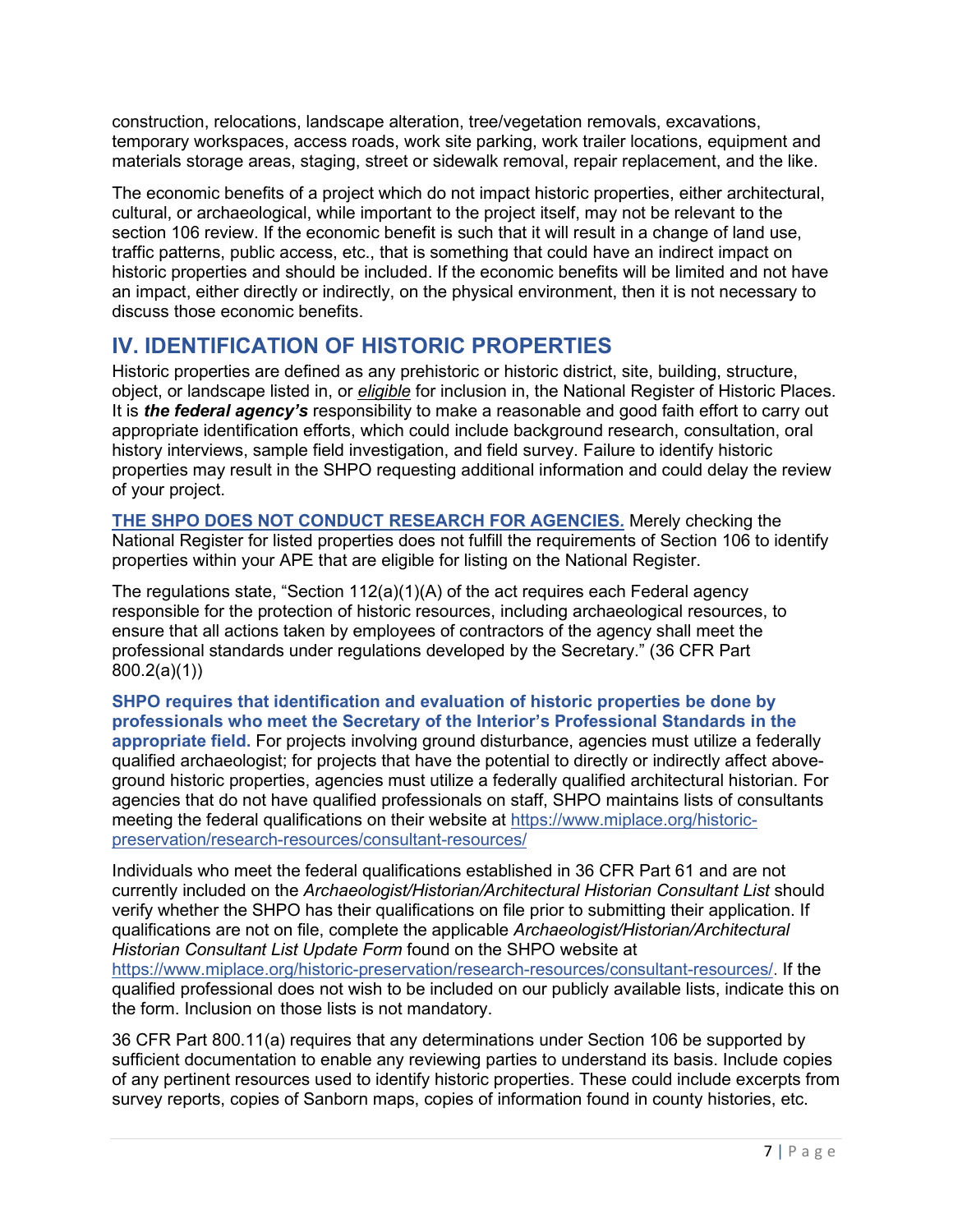Any documentation submitted in support of recommendations of eligibility for the National Register must clearly identify the source of the materials.

#### **a. SCOPE OF EFFORT APPLIED**

Provide a list of sources consulted for information on historic properties in the project area (including but not limited to the SHPO office and/or other locations of inventory data). Additional repositories of data could include local historical societies, local libraries, the Library of Michigan, and universities.

The SHPO maintains an inventory of previously identified architectural properties and districts that have been determined to be eligible for listing in the National Register. The SHPO's State Archaeological Site File is the only comprehensive listing of previously reported archaeological sites and surveys in the state. These resources are not yet available online. Access to these resources is limited to review in the SHPO office and is by appointment only. Appointments can be made by federally qualified professionals by contacting the research appointment email [SHPOresearch@michigan.gov.](mailto:SHPOresearch@michigan.gov) Note that the SHPO does not conduct file reviews for historic resources. A preliminary research request must be submitted by the qualified individual following the steps outlined on the SHPO website, [https://www.miplace.org/historic](https://www.miplace.org/historic-preservation/research-resources/consultant-resources/schedule-a-research-appointment/)[preservation/research-resources/consultant-resources/schedule-a-research-appointment/.](https://www.miplace.org/historic-preservation/research-resources/consultant-resources/schedule-a-research-appointment/) Federally qualified archaeologists may submit requests for architectural information as this is publicly available information, but our expectation is that federally qualified architectural historians will make recommendations regarding eligibility for architectural resources. If your project requires both archaeological and architectural records, please coordinate and reduce the number of requests when possible.

Provide information on previously identified historic properties located within your APE using maps and the appropriate *Michigan SHPO Identification Form*. The map should show the relationships between the direct and indirect APEs and the previously identified historic properties. Include photographs and indicate whether there will be direct or indirect impacts to each of these historic properties.

#### **b. IDENTIFICATION RESULTS i. ABOVE-GROUND HISTORIC PROPERTIES**

It is *the federal agency's* responsibility to make a reasonable and good faith effort to carry out appropriate identification efforts, which could include background research, consultation, oral history interviews, sample field investigation, and field survey. *The SHPO does not conduct research.* Simply checking the National Register for listed properties does not meet the requirements of Section 106 to identify properties within your APE that are eligible for listing on the National Register. Failure to identify all historic properties in the project APE may result in the SHPO requesting additional information and could delay the review of your project.

The scope of identification efforts should be based on the scope and size of the project. If you are unsure of the level of identification required for your project, please contact SHPO staff to discuss. Depending on the scope and nature of the project, additional identification efforts may be required after preliminary materials are reviewed by the SHPO.

As part of your application package, complete the appropriate *Michigan SHPO Identification Form* for each resource over 50 years of age. This includes at a minimum the following information: address, municipality, county, property type, photograph, architectural information (when available for buildings), eligibility recommendation, integrity, survey date/recorder, architectural description, and statement of significance. The architectural description should be a brief description of the building, structure, or object. Provide information on existing materials,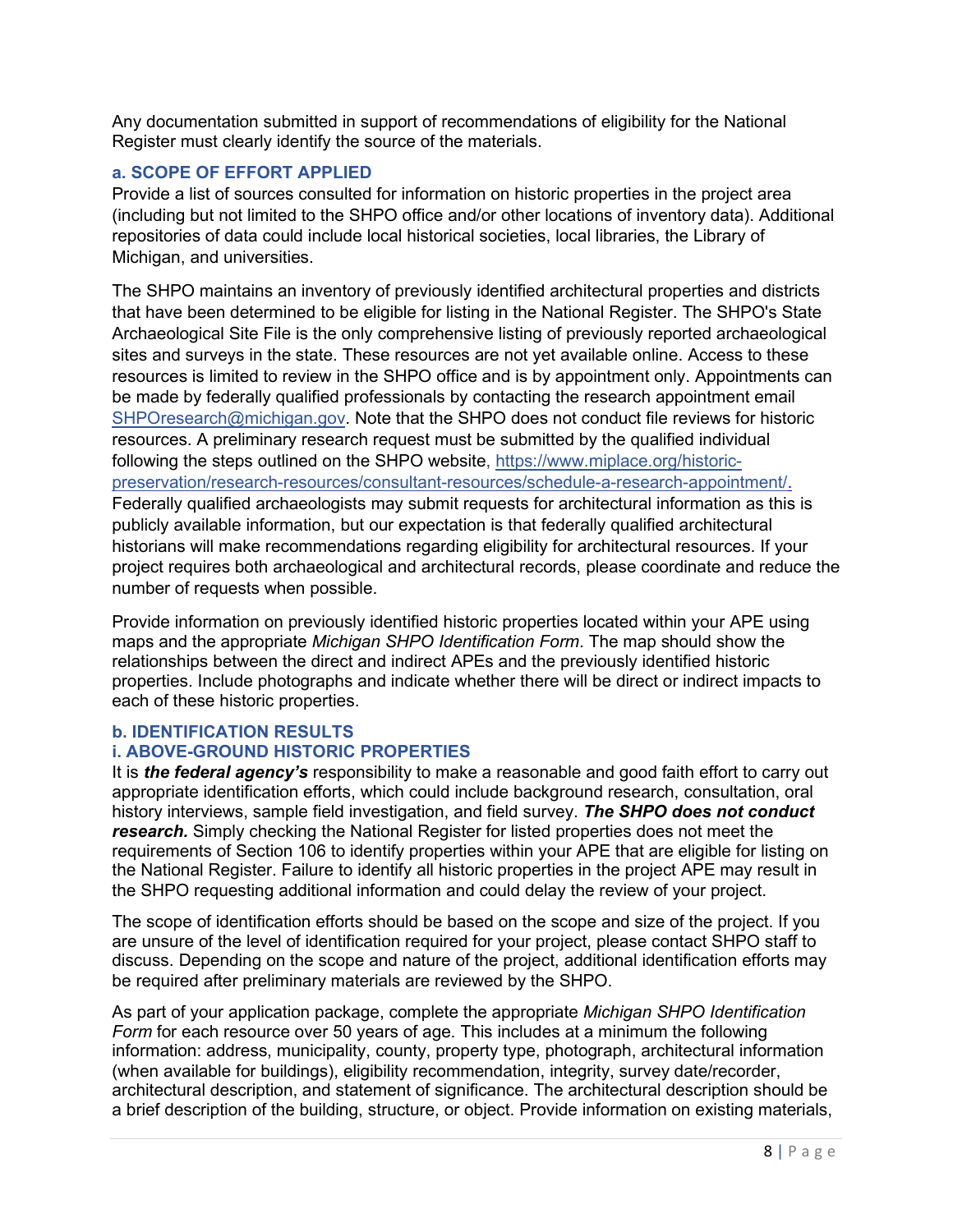outbuildings, building form and style, as applicable. The Statement of Significance should include a description of the reasons the property is or is not eligible for inclusion in the National Register, based on the National Register criteria.

If the APE contains an eligible historic district complete a *Michigan SHPO Architectural District/Complex Identification Form* including a description of the district, map or aerial photograph with boundaries, district type, eligibility, integrity, survey date/recorder, statement of significance, and list of historic resources. In this case, do not complete an individual form for each property.

If your APE contains a landscape, use the *Michigan SHPO Cultural Landscape Identification Form* to access the significance of the landscape and associated features.

If your APE has a large (more than 25) number of previously unidentified resources consult with SHPO staff prior to completing identification forms to develop a plan appropriate to the scope of work.

#### **APPLYING THE NATIONAL REGISTER CRITERIA**

For each identified resource, include a recommendation for eligibility by applying the National Register Criteria for Evaluation found in *National Register Bulletin 15: How to Apply the National Register Criteria for Evaluation* on the National Park Service website.

[\(https://www.nps.gov/subjects/nationalregister/index.htm\)](https://www.nps.gov/subjects/nationalregister/index.htm) All identification forms must include a brief statement from the qualified professional recommending the whether the property is eligible or not for the National Register, including which of the criteria have been met or not and how they are applicable or not.

#### **ii. ARCHAEOLOGY**

Projects including ground disturbance, even temporary or minimal disturbance, must complete this section with the assistance of a federally qualified archaeologist.

**A.** Attach a 7.5' USGS topographic quadrangle map showing both the direct and indirect effect APE boundaries, the contextual research radius employed, and the boundaries of any associated previously reported archaeological sites and surveys. Label the graphic Archaeological Sensitivity Map (Not for Public Distribution) and caption with the official quadrangle map name(s). Appropriate base maps can be downloaded free from the USGS topoView website; alternative base maps (e.g. street maps or aerials) may not be substituted but may be included as supplemental. This map should be appropriately cropped and zoomed to clearly show the relevant area(s). This map demonstrates the spatial relationships between the project, reported archaeological sites and surveys, and the larger environmental context, and is the main visual exhibit supporting the related determination of effect.

**B.** Summarize any previously reported archaeological sites and surveys in the project area; this information may be presented in a table. This summary will key directly to the Archaeological Sensitivity Map.

**C.** List all Town/Range/Section or Private Claim numbers of the project area.

**D.** Describe width(s), length(s), and depth(s) of proposed ground disturbance(s). This may be presented in a table if multiple activities require varying disturbance. Include permanent, temporary (e.g. workspaces or staging areas), and minimal disturbance.

**E.** Will work impact previously undisturbed soils? If so, summarize new ground disturbance. This helps us assess the potential for impacting intact resources.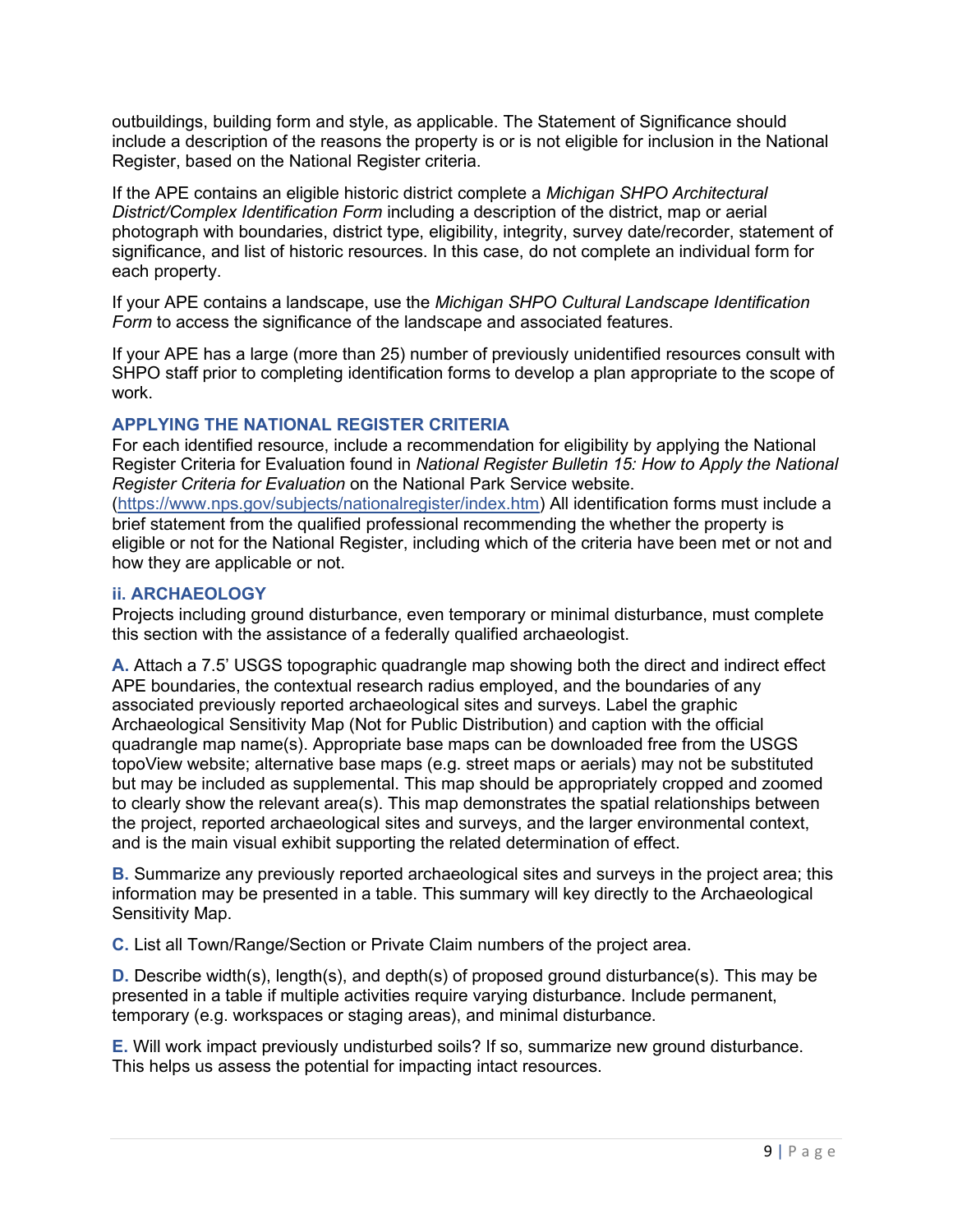**F.** Briefly summarize the past and present land use of the project area (any relevant supporting documentation should be submitted as attachments). This research effort should be proportional to the scope of work. This helps us assess the potential for impacting historically referenced properties that could retain significant archaeological signatures and the horizontal and vertical extent of prior soil disturbance.

**G.** Considering the background research, the overall environmental context, and the proposed scope of work, assess the project's potential (low, moderate, or high) to adversely affect significant archaeological resources, both previously reported and yet undiscovered. This is your research-based opinion. For moderate and high assessments, briefly justify whether archaeological fieldwork is recommended. If fieldwork is recommended, briefly describe what is prescribed (e.g. pedestrian and/or shovel test survey, deep testing, or monitoring). Note that if an adequate survey is conducted, rarely do we support additional monitoring (an exception may be reported human remains in the immediate area).

Note that archaeological fieldwork is not required for every project, nor is it appropriate for many projects. The need for fieldwork, typically survey, should be determined by the federal agency, often in consultation with consulting parties, such as the SHPO. The archaeological consultant contributing to this form will produce the baseline information to inform these decisions; the consultant cannot require survey.

**H.** Sometimes a project area has been previously (and adequately) surveyed during an earlier research initiative. If this is the case, check Yes and refer to the part a. map and b. summary.

Sometimes fieldwork is conducted for a new project prior to the initiation of SHPO consultation (e.g. some telecommunications projects or when otherwise required by a federal agency). If this is the case, check Yes, provide the full report reference on the form, and attach both a standalone color hardcopy and a consolidated/single PDF (on USB drive or CD) of the new report for review and file.

**I.** Unless this individual already appears on our qualified consultants list, attach a SHPO archaeological qualifications form and resume for this consultant. SHPO staff may refer to this documentation but note that federal agencies are responsible for assuring the use of qualified consultants.

## **V. IDENTIFICATION OF CONSULTING PARTIES**

The SHPO is only one of the mandated consulting parties under Section 106; according to 36 CFR 800.2(c) federal agencies **must** consult with Native American tribes, representatives from local government, applicants for federal assistance/permits/licenses, parties with a demonstrated interest in the undertaking due to the nature of their relationship to the project or affected properties, or their concern with the undertaking's effects on historic properties. The public is also considered a consulting party.

For projects in which there are historic properties in the APE, the agency must notify **all**  consulting parties of the finding – whether no adverse effect or adverse effect – and provide each party with 1) a description of the project, specifying the federal involvement, and its APE, including photographs, maps, and drawings, as necessary; 2) a description of the steps taken to identify historic properties; 3) a description of the affected historic properties, including information on the characteristics that qualify them for the National Register; 4) a description of the project's effects on historic properties; 5) an explanation of why the criteria of adverse effect were found applicable or inapplicable, including any conditions or future actions to avoid,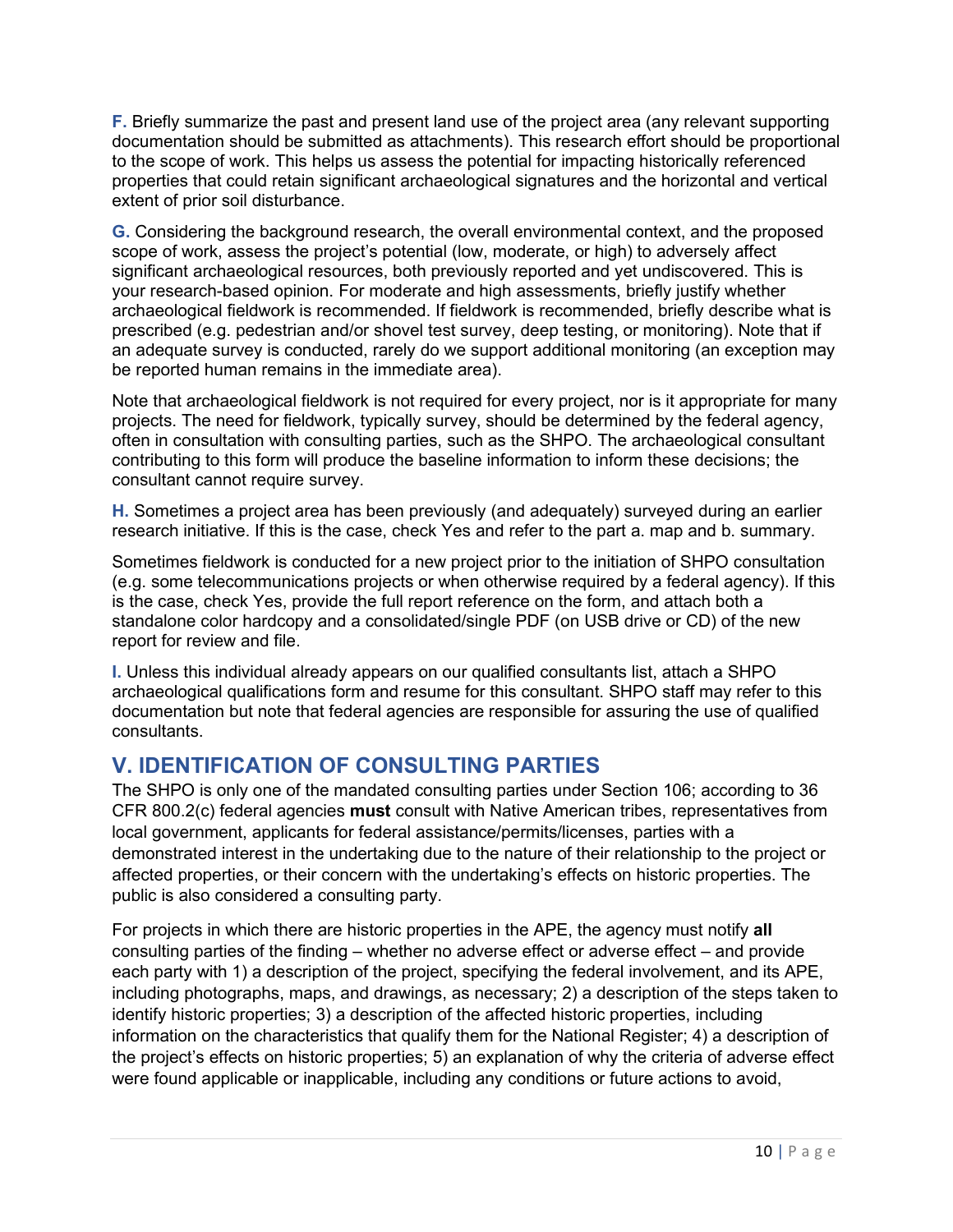minimize, or mitigate adverse effects; and 6) copies or summaries of any views provided by consulting parties and the public.

#### **a. Provide a list of all consulting parties and the parties' contact information.**

Identify all Native American tribes and/or Tribal Historic Preservation Offices (THPOs) contacted for the project. Include the name of the Tribe, the person to whom your consultation request was addressed, a mailing address, and an email address.

If you are unsure which tribes to consult, we recommend contacting the applicable federal agency contact. More information on tribal consultation can be found on the Advisory Council on Historic Preservation's website, [https://www.achp.gov.](https://www.achp.gov/)

Provide names, mailing addresses, and if possible, email addresses for any other consulting parties identified per 36 CFR part 800.2(c). Possible consulting parties that should be considered are identified at 36 CFR Part 800.2(c)(3-5).

Local governments should be consulted for projects in their jurisdiction. This includes local units of government that participate in the National Park Service's Certified Local Government (CLG) program. The SHPO has a list of Michigan's current CLG communities and contact information on its website at www.Michigan.gov/shpo. If your project is located within those communities, please consult with the appropriate contact. For non-CLG communities, the SHPO does not maintain a list of contacts.

#### **b. Brief summary of consultation with consulting parties**

Provide information related to parties consulted, correspondence sent to those parties, responses received, and contact information.

#### **c. Public comment**

Provide summaries of public comment and describe the steps taken to notify the public about the project and solicit public comment.

## **VI. DETERMINATION OF EFFECT**

Following a reasonable and good faith effort to identify historic properties within the project's APE (area of potential effects), the Agency is responsible for providing the SHPO with its finding of effect upon historic properties within the project's APE. While project effects can potentially be either positive or negative, the Section 106 process requires special attention to those impacts that could negatively affect historic resources.

#### **CRITERIA OF ADVERSE EFFECT**

An adverse effect is found when an undertaking may alter, directly or indirectly, any of the characteristics of a historic property that qualify the property for inclusion in the national Register. More specifically, the project's effect on the integrity of the property's location, design, setting, materials, workmanship, feeling, or association, including those characteristics that may have been identified subsequent to the original evaluation of the property's eligibility for the National Register. Adverse effects may include reasonably foreseeable effects caused by the project that may occur later intime, be farther removed in distance, or be cumulative.

#### **Examples of adverse effects include, but are not limited to:**

- Physical destruction of or damage to all or part of the property;
- Alteration of a property, including restoration, rehabilitation, repair, maintenance, stabilization, hazardous material remediation and provision of handicapped access, that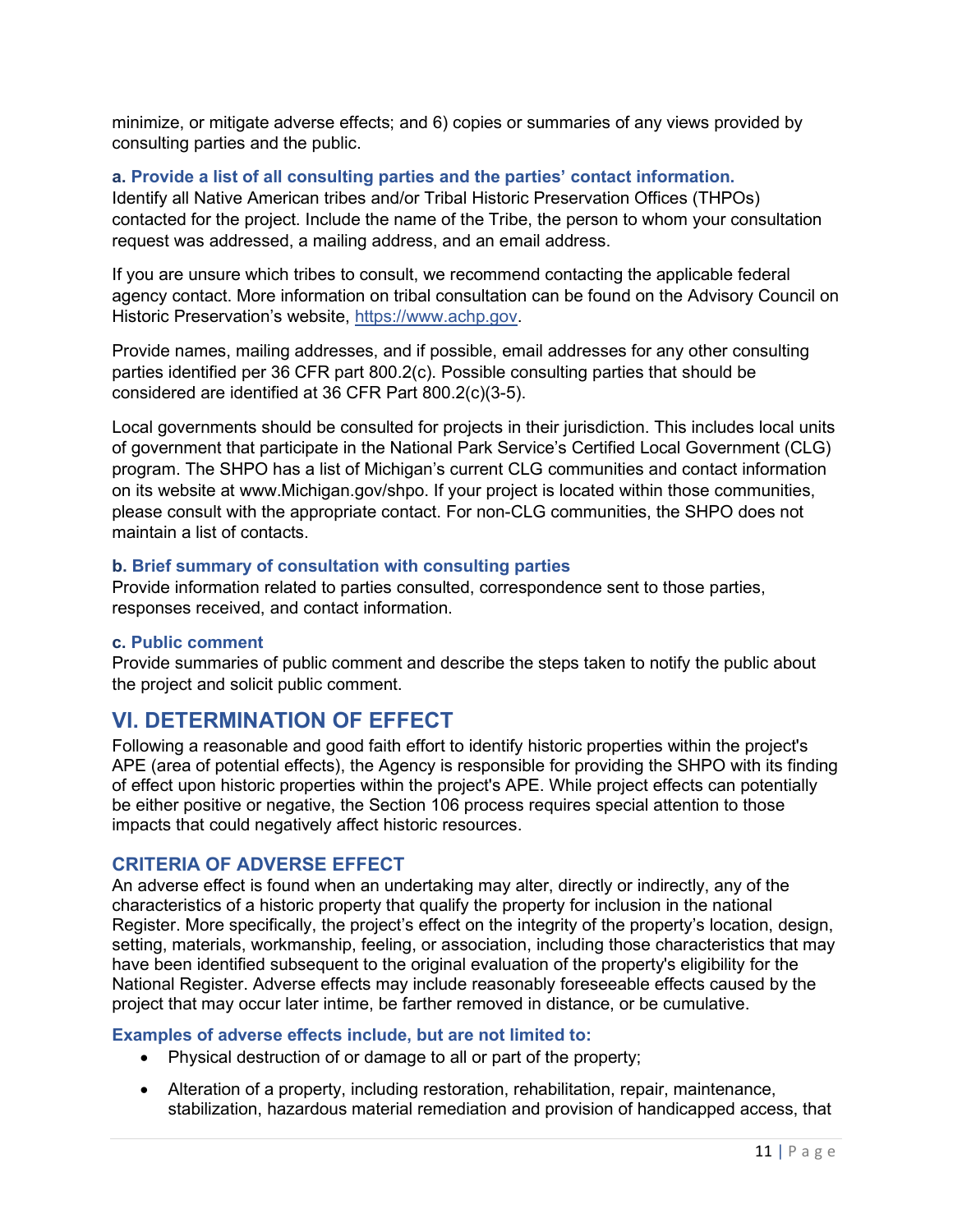**is not** consistent with the Secretary's Standards for the Treatment of Historic Properties (36 CFR Part 68) and applicable guidelines;

- Removal of the property from its historic location;
- Change of the character of the property's use or of physical features within the property's setting that contribute to its historic significance;
- Introduction of visual, atmospheric, or audible elements that diminish the integrity of the property's significant historic features;
- Neglect of a property which causes its deterioration, except where such neglect and deterioration are recognized qualities of a property of religious and cultural significance to an Indian tribe or Native Hawaiian organization; and
- Transfer, lease, or sale of property out of Federal ownership or control without adequate and legally enforceable restrictions or conditions to ensure long-term preservation of the property's historic significance.

#### **DETERMINATIONS**

After applying the criteria, select the appropriate determination and provide required justification or documentation.

- For a determination of no historic properties affected  $(36$  CFR Part  $800.4(d)(1)$  in which there are either no historic properties present, or no historic properties affected, include the basis for this determination.
- For a determination of no adverse effect (36 CFR Part 800.5(b)), explain why the criteria of adverse effect (36 CFR Part  $800.5(a)(1)$ ) were not found applicable and include any conditions to avoid, minimize, or mitigate adverse effects.
- For a determination of adverse effect (36 CFR Part  $800.5(d)(2)$ ), explain why the criteria of adverse effect (36 CFR Part 800.5(a)(1)) were found applicable and include any conditions to avoid, minimize, or mitigate adverse effects. Adverse effects must be resolved in consultation with the SHPO pursuant to 36 CFR Part 800.6.
- For projects where the federally qualified professional has recommended archaeological or architectural survey(s), and survey has not yet been conducted, a determination of More Information Needed should be selected. The SHPO will review the recommendation and provide comments. If survey is agreed to be appropriate, the results of the survey(s) and the final Determination of Effect must be submitted to SHPO for review and concurrence.

**You must provide a statement explaining the basis for the determination of effect above. If your determination is No Adverse Effect or Adverse Effect, you must include copies or summaries of public comment on the affects to historic properties. Applications without this statement will be considered incomplete and cannot be reviewed until the statement is provided.**

The official responsible for the determinations must sign the form.

## **ATTACHMENT CHECKLIST**

The attachment checklist is provided as a quick reference to ensure that all of the expected attachments are included with the submission. It will also allow the SHPO reviewer to confirm that all intended maps, qualifications, reports, etc., have been received.